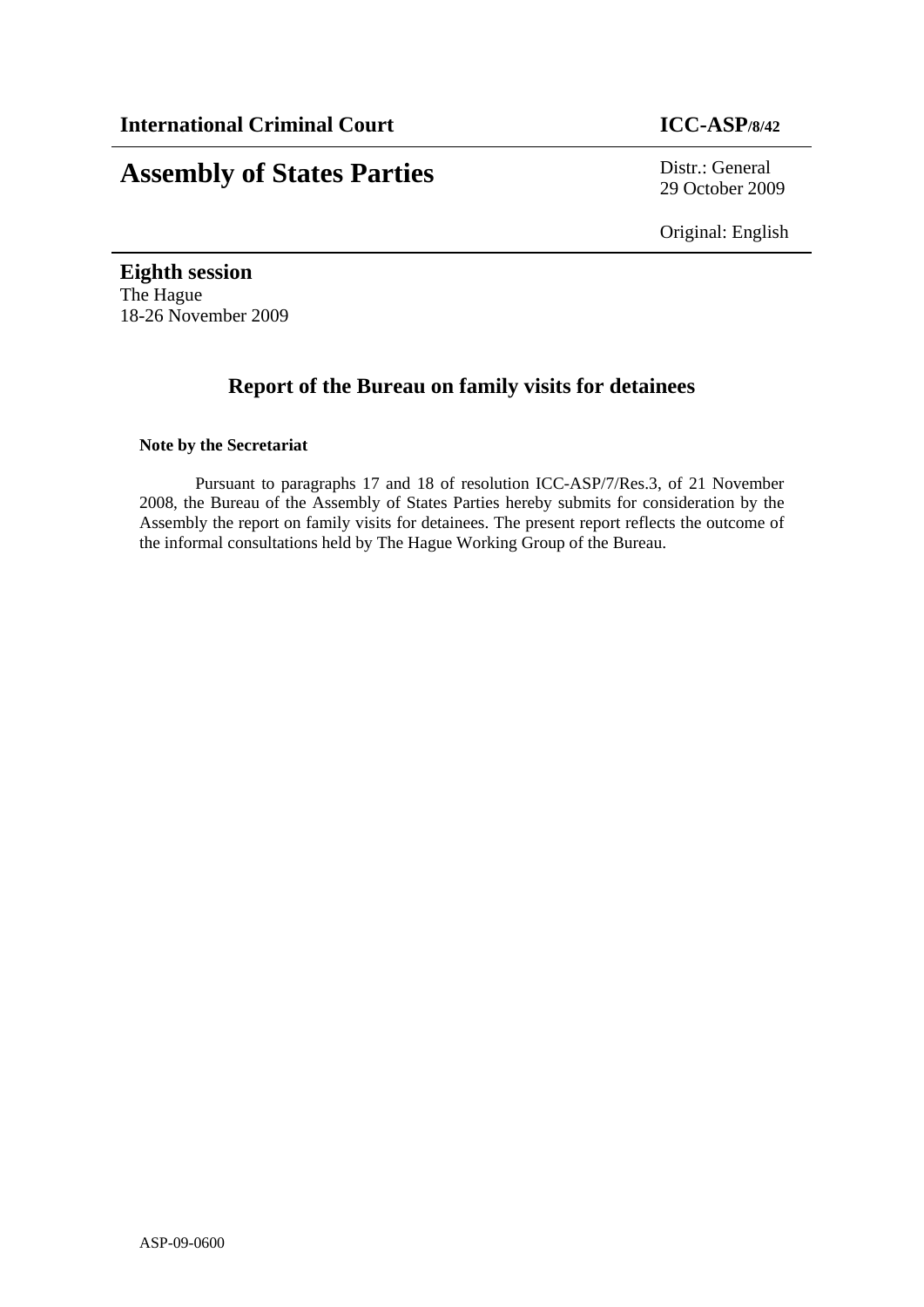### **Report of the Bureau on family visits for detainees**

#### **A. Background**

1. At its eleventh session the Committee on Budget and Finance (hereinafter "the Committee") restated a view it had expressed at its sixth session that the question of whether the Court should fund family visits for indigent detainees was a political one to be decided by the Assembly of States Parties. The Committee referred to the fact that the Assembly at its seventh session would consider the substantial and long-term financial implications of this question for the Court's budget and the precedent that would be set.<sup>1</sup>

2. In preparation for the seventh session of the Assembly, The Hague Working Group (HWG) under the facilitation of the ad hoc facilitator, Ms. Irina Nita (Romania), discussed, inter alia, the Court's draft report and revised draft report entitled "Family Visits to Detained Persons". However, unable to take the Committee's comments into account due to report's late presentation, a number of delegations considered that there was not sufficient time to properly discuss the issues thoroughly such as to allow a decision to be taken at the seventh session of the Assembly. Rather, the matter should be discussed further during 2009 in accordance with relevant procedures, for example regarding the involvement of the Committee, with a view to taking a decision at the eighth session of the Assembly.<sup>2</sup>

3. At its seventh session the Assembly noted with reference to the recommendations of the Committee on Budget and Finance that further discussions were necessary in order to facilitate a policy decision on the issue of financial assistance for family visits to persons detained on remand by the Court, as well as, in case of the adoption of such a policy, the specific conditions for its implementation. Therefore the Assembly invited the Court to engage in a constructive dialogue with States Parties on this issue in a timely manner, allowing for a proper review by the Committee at its twelfth and thirteenth sessions and for a decision to be taken at the eighth session of the Assembly, and requested the Bureau to remain seized of the matter.

4. In the resolution the Assembly referred to the report of the Bureau on family visits for detainees and the report of the Court entitled "Report of the Court on family visits to indigent detained persons," and recognized that detained persons were entitled to receive visits and that specific attention should be given to visits by family members, while also recalling that, according to existing law and standards, the right to family visits did not comprise a corelative legal right to have such visits paid for by the detaining authority.<sup>3</sup>

5. Pending the policy decision, the Assembly discussed the issue of family visits in the context of facilitation for the Court's budget for 2009 and agreed, on an exceptional basis and limited to 2009 only, to allow the Court to fund family visits up to the amount of  $\epsilon 40,500$  in accordance with the 2009 programme budget, subject to caveats.4

 $\frac{1}{1}$  $1$  ICC-ASP/7/15, para. 66-67.

 $^2$  ICC-ASP/7/30, Report of the Bureau on family visits for detainees.

<sup>3</sup> *Official Records of the Assembly of States Parties to the Rome Statute of the International Criminal Court, Seventh session, The Hague, 14-22 November 2008* (International Criminal Court publication, ICC-ASP/7/20), vol. I., part III, resolution ICC-ASP/7/Res.3, paras. 17 and 18.

a) The funding of family visits by the Court in 2009 should be implemented solely in accordance with the priority needs of the current indigent detainees; and

b) The decision to fund family visits in 2009 has been taken on an exceptional basis and does not in anyway create or maintain a status quo; nor establish any legal precedent in respect of those States that have already or will enter into sentence enforcement agreements with the Court; nor does it create any legal precedent in respect of current or future detainees at a national or international level; nor does the Assembly's decision prejudice or prejudge in any way the future outcome of discussions on the issue of funding family visits for indigent detainees. (*Official Records of the*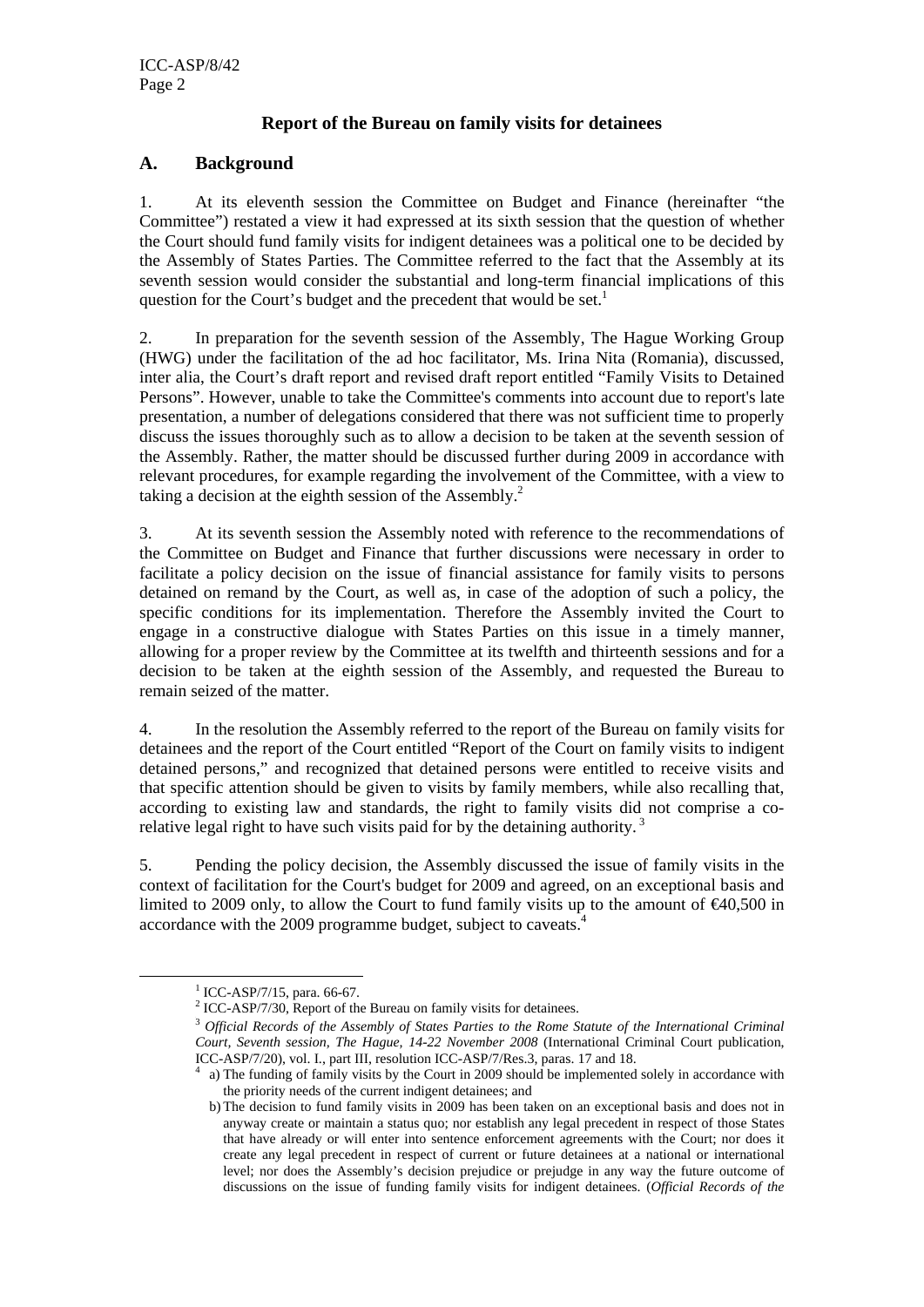#### **B. Decision of the Presidency of the Court dated 10 March 2009**

6. While the Bureau assigned the issue to be considered in The Hague Working Group with a view to reaching a policy decision before the eighth session of the Assembly, the issue was simultaneously under consideration by the Presidency of the Court, based on a Confidential ex parte application dated 21 November 2008 by Mr. Ngudjolo Chui, who has been detained in the Detention Unit since 2008. Mr. Ngudjolo Chui challenged the Registrar's decision to fund three family visits of two persons or two family visits of three persons in 2009 and claims that this decision is tantamount to refusing his right to receive family visits, since he is indigent.

7. The Presidency in its decision of 10 March  $2009<sup>5</sup>$  ("the Decision") granted this application and stated that "notwithstanding the lack of such recognition [of a general right to funded family visits in the texts of the Court or in international human rights instruments] in the instant case, a positive obligation to fund family visits must be implied in order to give effect to a right which would otherwise be ineffective in the particular circumstances of the detainee. As such, in determining that there is no positive obligation to fund family visits in the particular circumstances of the detainee, the Registrar erred in law."6 The Decision is not subject to appeal by the Registrar since it is a decision to the appeal by Mr. Ngudjolo.

8. In the light of the above finding, the Presidency instructed the Registrar to ensure that provision was made for the funding of family visits to indigent detained persons in the budget of the Court and stated that although funding through the budget might be supplemented by funding from alternative sources if available, the primary responsibility for funding lay with the Court.<sup>7</sup> Notwithstanding this responsibility, the Presidency found also that the obligation could not create an entitlement to unlimited funded family visits, but that the obligation to fund could legitimately be restricted by the resource constraints faced by the Court, to the extent that the right to family visits was still rendered effective.<sup>8</sup> In this respect, the Registrar is expected to apply a balancing test in order to strike a fair balance between safeguarding resources and ensuring that family links are maintained.<sup>9</sup>

## **C. Discussion in The Hague Working Group**

9. The issue of family visits was discussed in detail during The Hague Working Group's meetings of 6 April, 20 May and 27 May 2009. The current report is to be seen in the context of the more detailed minutes and decisions of those meetings.

10. At its fifth meeting on 6 April 2009, the Working Group focused on discussing the situation following the Presidency's decision and possible new circumstances created by it. In addition to the Decision, the Group had before it a discussion paper on funding family visits for indigent detainees, dated 30 March 2009, submitted by the facilitator, as well as an informal paper on financial aspects for consideration within the budget in respect of family visits to indigent detained persons submitted by the Registry on 6 April 2009.

 $\overline{a}$ 

*Assembly of States Parties to the Rome Statute of the International Criminal Court, Seventh session, The Hague, 14-22 November 2008* (International Criminal Court publication, ICC-ASP/7/20), vol. I, part II.E.1, paras.  $15$  and  $16$ .)

 $<sup>5</sup>$  ICC-RoR-217-02/08, reclassified as public on 24 March 2009.</sup>

 $<sup>6</sup>$  Ibid, para 37.</sup>

 $<sup>7</sup>$  Ibid, para 41.</sup>

<sup>8</sup> Ibid, para 42.

<sup>&</sup>lt;sup>9</sup> Ibid, para 51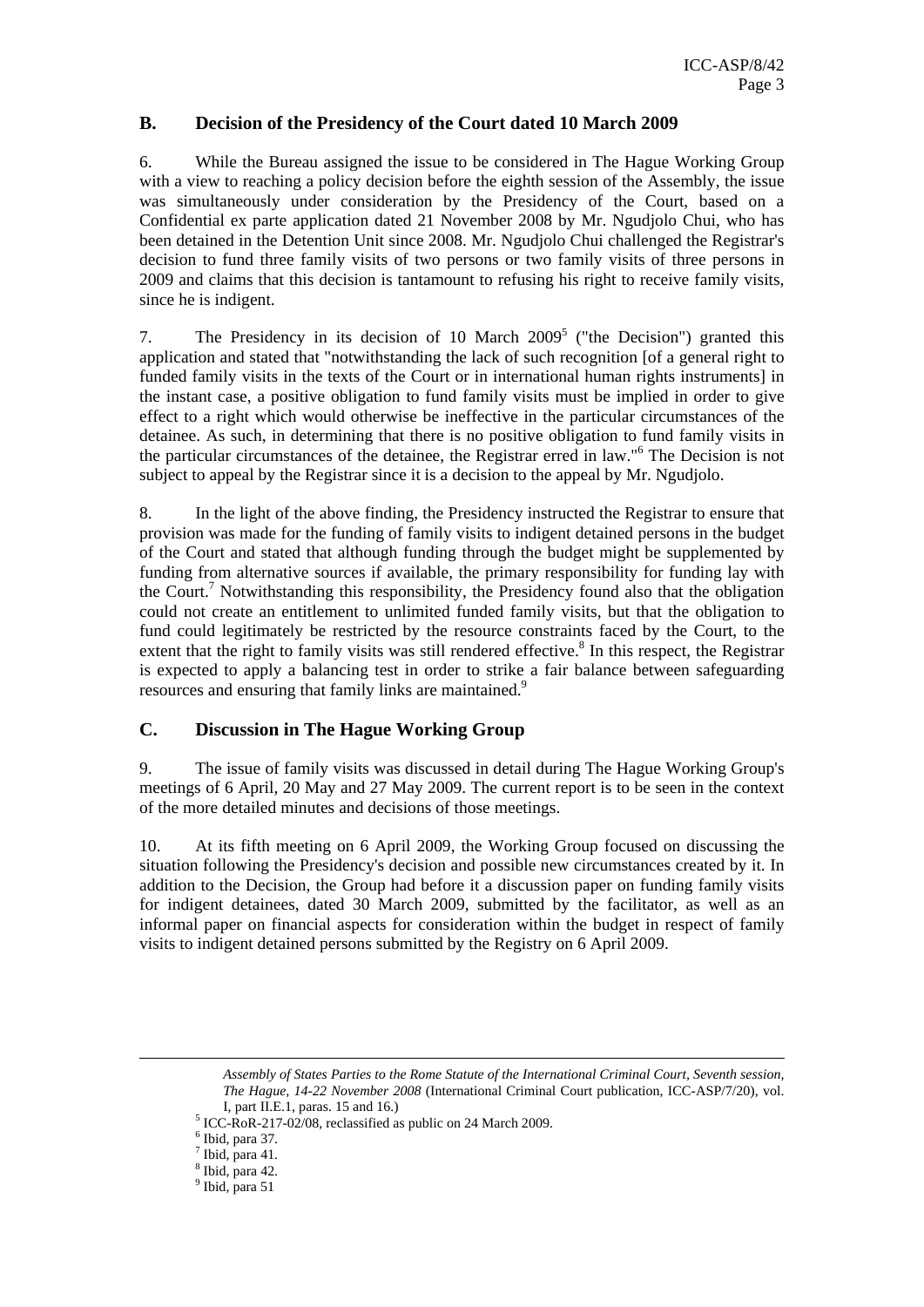11. A number of delegations expressed strong reservations as regards the legal basis and the status of the Decision which they considered of an administrative nature, not a judicial one since the Presidency's Decision reviewed an administrative decision of the Registrar. Delegations recalled that in the 2008 discussions on this issue, the Working Group had already reached a consensus that there was no legal obligation to fund the family visits of indigent detainees. Other delegations wished to reserve their views on the legal basis and the budgetary implications subject to further clarification of the status of the Decision.

12. The Hague Working Group reiterated the importance of continuing the discussions on the issue of funding family visits. As a conclusion, a summary of the general views and concerns of the Working Group regarding the financial implications was submitted to the Committee on Budget and Finance at its April session by the facilitator, stressing that the discussions were at an early stage in light of the Presidency's recent Decision and that the legal aspects and other issues would be discussed at a later stage.

13. In order to obtain clarity from the Court's side on the legal status of the Decision and following a request by the facilitator on behalf of The Hague Working Group, a note from the Presidency was circulated on 23 April 2009 entitled "Overview of some of the judicial/legal functions of the Presidency of the Court". In the note the Presidency points out that the Presidency is an appellate court conducting judicial review of the Registrar's decisions on a range of issues, including the conditions of detention and the rights of detained persons. The judgments of the Presidency are final, non-appealable judgments rendered by three independent judges elected by their peers to serve in the Presidency.

14. At its seventh meeting on 20 May 2009 the Working Group considered the way forward for its future discussions. It had before it the report of the Committee on its twelfth session.<sup>10</sup> The Committee had requested the Registrar to inform The Hague Working Group if she encountered problems in meeting her obligations within the budget allocated by the Assembly for family visits. The Committee further recommended that the Assembly use its amending power to amend regulation 179 of the Regulations of the Registry<sup>11</sup>. The Hague Working Group questioned the feasibility of such amendments, since those powers were actually vested in the Registrar and the Presidency.

15. It was noted that, in addressing this issue, the Assembly was fulfilling its responsibility under article 112 of the Rome Statute to provide oversight over the management of the Court, including the heads of the organ. It also had responsibility for policymaking. The conclusion reached by the Assembly at its seventh session should be borne in mind by the organs of the Court as the context for their work. It was noted that the Decision which had far-reaching policy and budgetary implications, could not be legally challenged by the Registrar or the States Parties. However, it was also posited that a decision of an administrative nature addressed to the Registrar and not to States could not impose upon States a legal obligation that was not recognized in treaty.

16. On the other hand, the view was expressed that the Decision of the Presidency overtook the earlier discussions by the Assembly and, furthermore, provided sufficient scope for the Assembly's discussion of the policy on family visits and the funding thereof. It was recalled in this regard that one regional group had, as a whole, supported the funding of family visits during the seventh session. It was proposed that the Working Group should therefore focus on the limited policy and practical issues.

 $10$  Report of the Committee on Budget and Finance on the work of its twelfth session (ICC-ASP/8/5), paras. 94 and 96.

 $11$  Ibid., para. 96.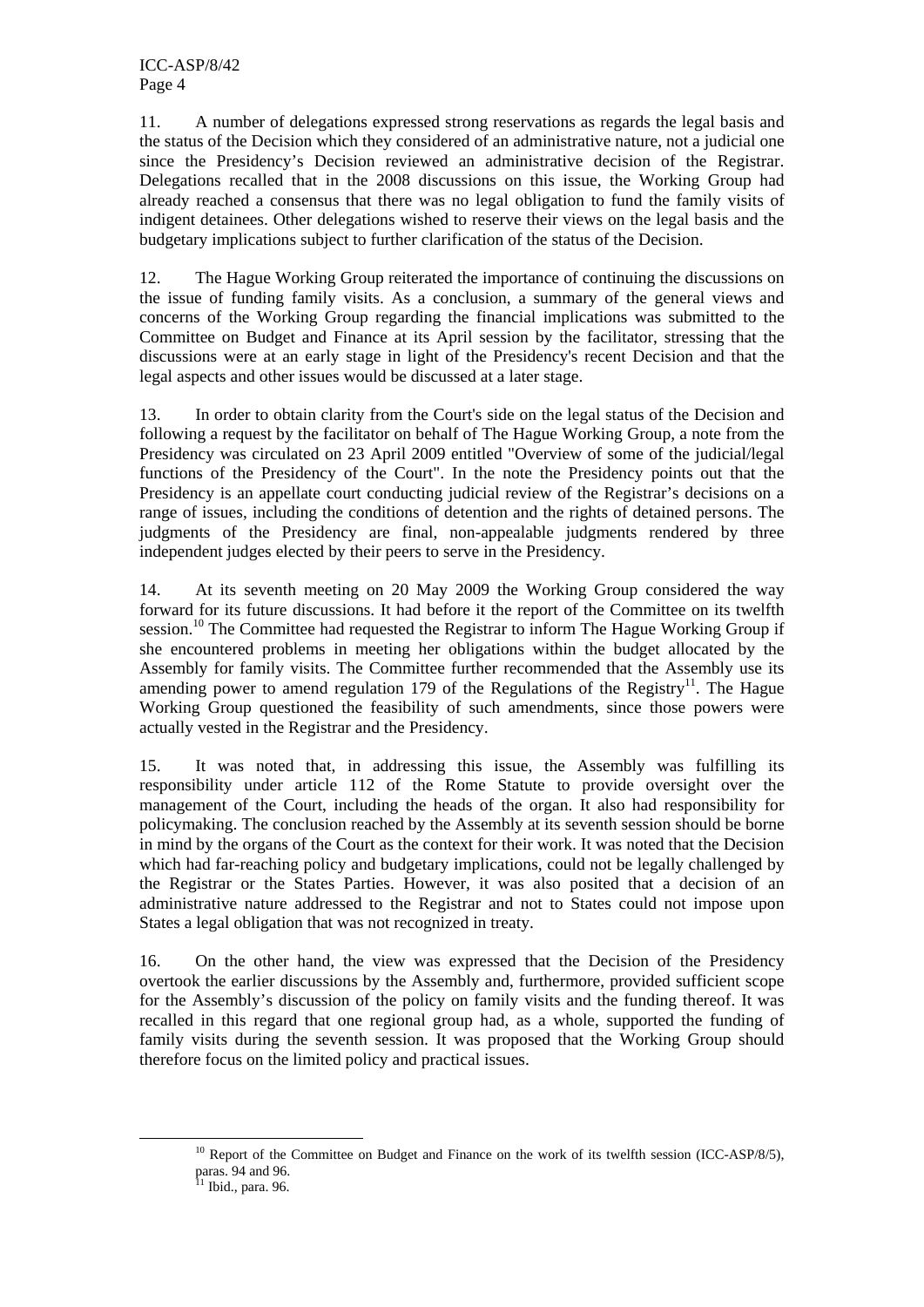17. Concern was expressed that the Decision could have implications for the conclusion of sentence enforcement agreements with the Court, and some doubt was cast on the Presidency's conclusion that all possible alternative means of communication were impractical. The point was made on the difference between an obligation to fund and a decision to subsidize the cost of family visits, the former being compulsory in nature and the latter voluntary and that with the exception of the Trust Fund for Victims, funding for humanitarian assistance was not within the mandate of the Court. Furthermore, in light of the decision of the Presidency and the need for the Assembly to address the practical realities now faced by the Court regarding family visits, it was proposed that consideration be given to the option of the establishment of a voluntary trust fund for the funding of family visits.

18. While not being in a position to agree on the legal status of the Decision and its effects or potential impact on the policy decision to be taken by the States, The Hague Working Group acknowledged that the Registrar faced conflicting legal obligations arising from the decisions of the Assembly and the Presidency. In a pragmatic approach, the Working Group decided to focus its future discussions on the practical issues arising from the decision of the Presidency, since this was the immediate challenge facing the Court. Such issues would include the formula for determining indigence, the number of family members who may visit, the frequency of the visits and the definition of family members.

19. Accordingly, the facilitator prepared a discussion paper, circulated on May 25 with a set of issues and specific questions that the Hague Working Group should address at its meeting of 27 May. The questions were subsumed under the following headings:

- a) Precedent for national jurisdictions?
- b) Formula for indigence, specific for family visits
- c) Defining the (number of) family members whose visits are funded
- d) Frequency of visits
- e) Alternative means of communication, such as videoconferencing or internet video link
- f) Modalities for funding
- g) Format of policy decision

20. In order to benefit from an expert's view on the first issue, precedent for national jurisdictions, the facilitator had invited Professor Piet Hein van Kempen, Professor of Criminal Law and Criminal Procedure as well as Professor of Human Rights Law, Faculty of Law of the Radboud University Nijmegen, to address the Working Group at its eighth meeting on 27 May 2009 as an independent expert. $^{12}$ 

21. In addition, the Registrar had been invited by the Working Group to give her views regarding her ability to implement the Decision within existing resources, in light of the recommendation of the Committee on Budget and Finance.<sup>13</sup>

<sup>&</sup>lt;sup>12</sup> The points made by Professor van Kempen are attached in annex II to this report.<br><sup>13</sup> Report of the Committee on Budget and Finance on the work of its twelfth session (ICC-ASP/8/5), para. 94.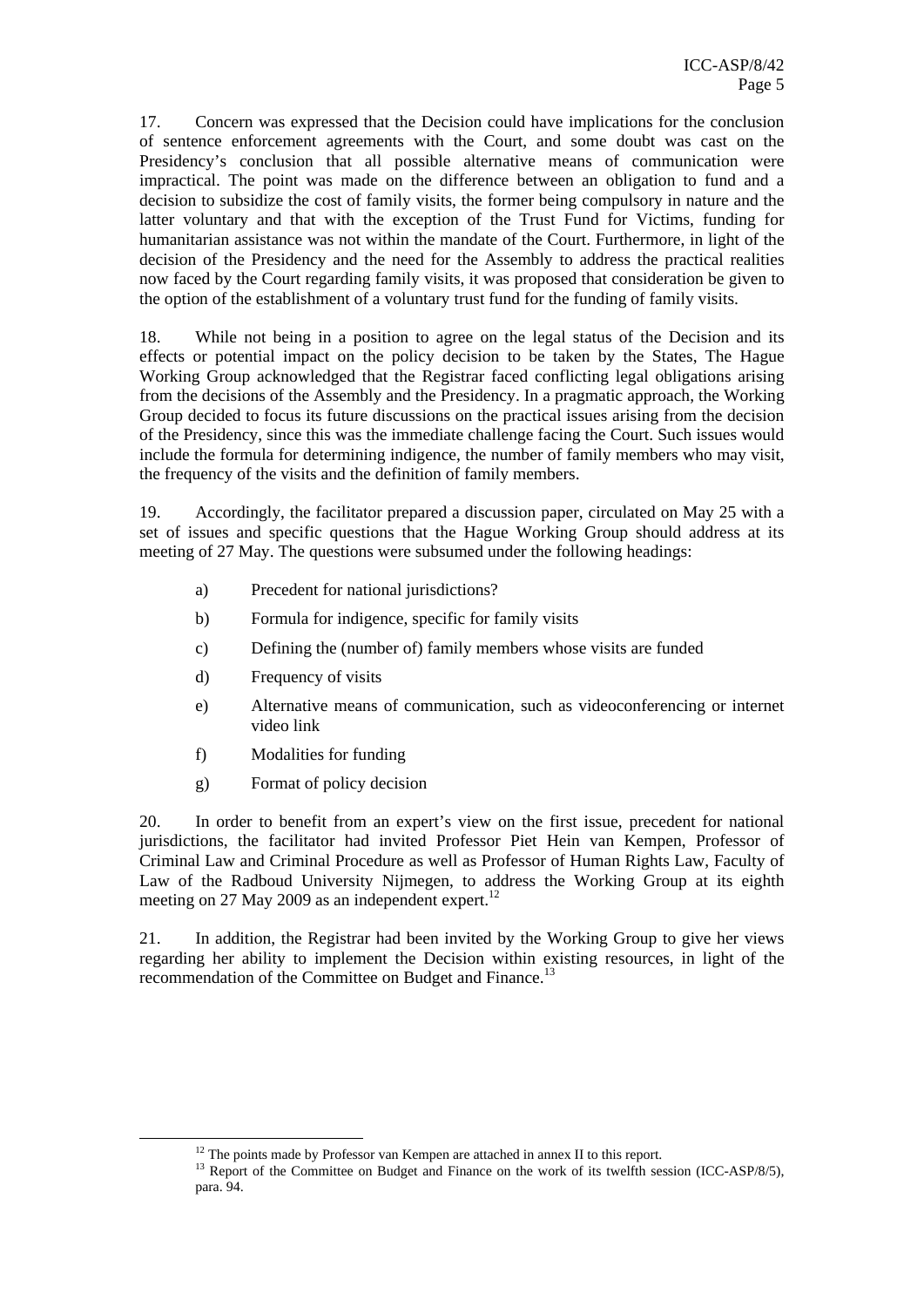22. In response to the request of 20 May 2009 by the Working Group the Registrar informed the States that in light of the Decision, she had been reconsidering the criteria to be applied when deciding whether to fund the detainee's family members' visits. That included:

- a) Reconsideration of the criteria and conditions;
- b) Consideration of possible budgetary implications for 2009; and
- c) Current status of implementation of the allocated budget of  $\epsilon$ 40.500 to fund family visits.

23. The Registrar explained that the criteria should be reviewed again in case the fund of  $\epsilon$ 40,500 allocated for family visits was depleted as a result of a possible increase in demand for family visits as of September 2009, when the hearings were expected to start. The Registrar added that she could, theoretically, find herself in a conflicting situation when trying on the one hand to execute the Decision and, on the other, not to exceed the budget allocated to family visits, as proposed by the Committee. She mentioned, however, that the flexibility provided for by the Decision had so far allowed her to manage such potential conflicting situation.

24. The Registrar confirmed that her report on the financial aspects of family visits presented the maximum amounts and that she did not foresee the need for additional resources in 2009, unless circumstances changed in the coming months. She further explained that the situation in 2010 was expected to be different, so that the report might need to be reviewed.

25. A number of delegations expressed concern that what was viewed as a legally flawed decision without the possibility to appeal had the potential for such wide-ranging effect and, further, that an administrative decision had sought to create a positive obligation based on administrative regulations, i.e. the Regulations of the Registry. The Regulations, however, were not part of the normative hierarchy that was legally binding on States, nor were they to be considered as "applicable law" pursuant to article 21 of the Statute. It was suggested that States Parties had the duty to interpret the Decision and could decide to set limits to the effect thereof.

26. It was noted that if the Decision was applicable to a single case only, then the policy decision still remained to be taken by the Assembly. The view was expressed in this regard that since the decision was of an administrative nature limited to a particular case, the prerogative of the Assembly to set a policy was not restricted thereby. Furthermore, it was noted that the aspect of the Decision relating to funding was extrajudicial, since decisions on funding were not within the competence of the judges.

27. While delegations concurred that the Decision had deviated from human rights standards, it was noted that the issue of how the Decision might be managed had now arisen. A view was expressed to the effect that the Assembly ought to focus on managing the Decision and its effects and not necessarily continue to challenge the Court's competence or reasoning.

28. The point was made that the criteria for the funding of family visits were not as detailed as those concerning legal aid, i.e. the corresponding provisions of the Regulations of the Registry varied considerably in the degree of detail, with a potential impact on the quality of the administrative decisions of the Presidency. It was suggested that a more detailed set of regulations pertaining to family visits might assist in better addressing and managing the issue within the Court. The Registrar replied that further elaboration of the Regulations might be considered as an alternative by the Court.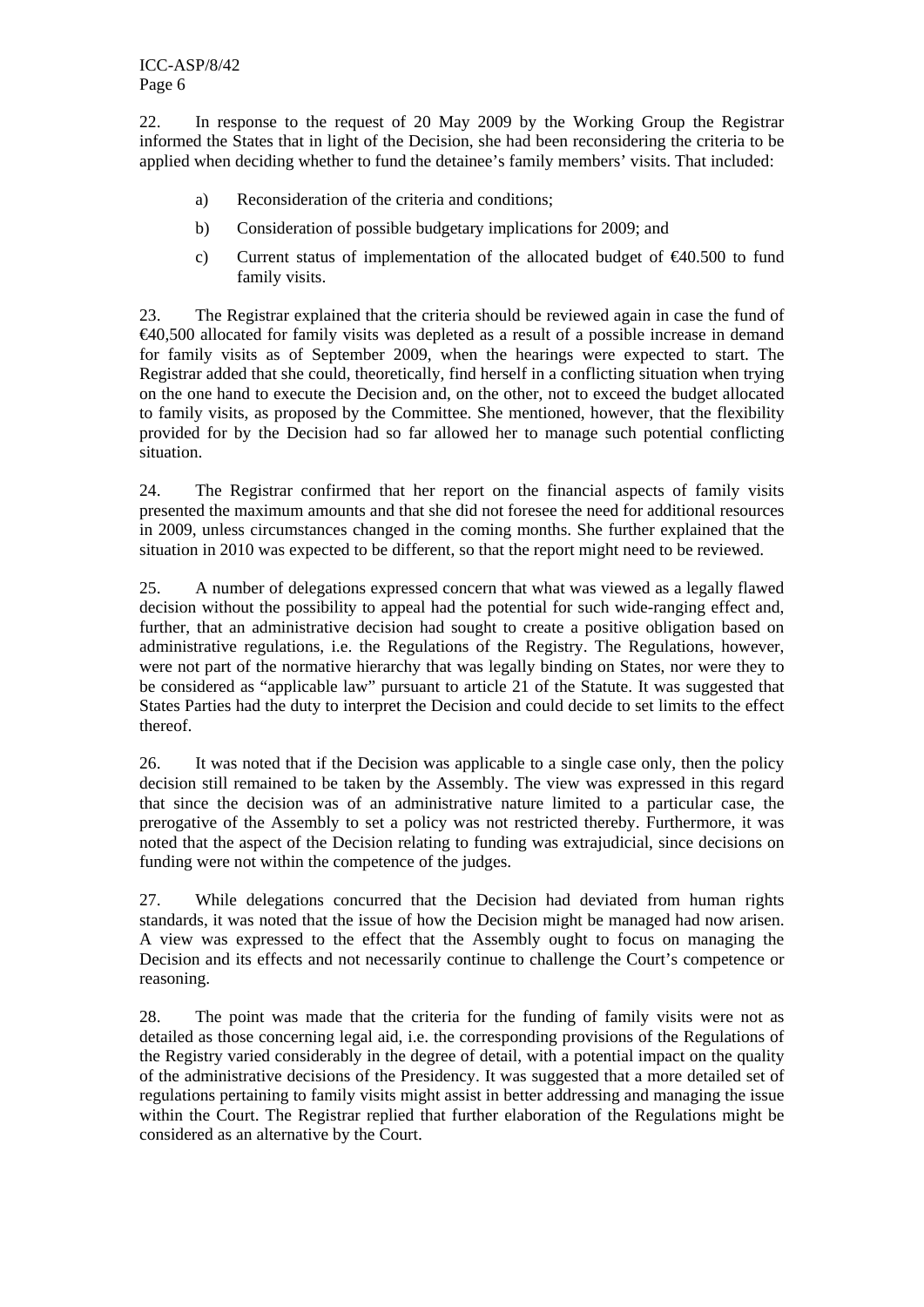29. Overall, during the detailed discussions in the Hague Working Group in the course of 2009, several delegations expressed the view that they were not under a positive legal obligation to fund family visits. While some delegations held different views, there was wide agreement that the debate should not focus on the legal aspect but on pragmatic financial considerations, criteria and modalities relating to the funding of family visits for indigent detainees. The need to find a balanced consensus at the forthcoming session of the Assembly was underlined. Moreover, there was broad understanding of the difficult position of the Registrar in the current situation following the decision of the Presidency dated 10 March 2009.

30. There was a wide consensus in the Hague Working Group to approve the facilitator's report and the following recommendations. However, some delegations, although to different extent, wished to formally maintain at this stage their reservations on the funding through the regular programme budget of the Court. These positions included a stricter perspective (Italy) which, in principle, would exclude any funding through assessed contributions, based on its precedential effect.

31. The Hague Working Group acknowledges that the strong concerns raised by some States Parties relating to broader issues, such as the respective roles of the Court and the Assembly of States Parties particularly in matters with significant financial implications, may benefit from further clarification in discussions separate from those on specific policy questions pertaining to the funding of family visits.

#### **D. Recommendations**

32. The Working Group agreed to present to the Bureau the following recommendations, in view of the policy decision to be taken at the eighth session of the Assembly of States Parties:

- a) Take the appropriate measures to limit the impact of any decision to finance family visits as a precedent for national jurisdictions or for cases other than those of detainees in the Court's custody:
	- i) The role of the Assembly as the decision-making body on the budgetary and policy issues should be underlined;
	- ii) The language agreed by the Assembly at its seventh session of should serve as the basis for the Assembly's position on the issue, and thus it should be reaffirmed that no legal obligation to fund family visits exists. Consequently, neither the Court nor any other authority is under any obligation to absorb such costs, even in the case of an indigent detainee;
	- iii) Any financial assistance for family visits should be considered only on humanitarian grounds and should be defined from the perspective of the available resources as it is not a right of the detainee;
	- iv) The Court should define any criteria for such assistance within the administrative framework of the Court, such as the Regulations of the Registry;
	- v) The scope of the policy decision should be explicitly limited to detainees in the Court's custody in their pre-trial and trial phases only.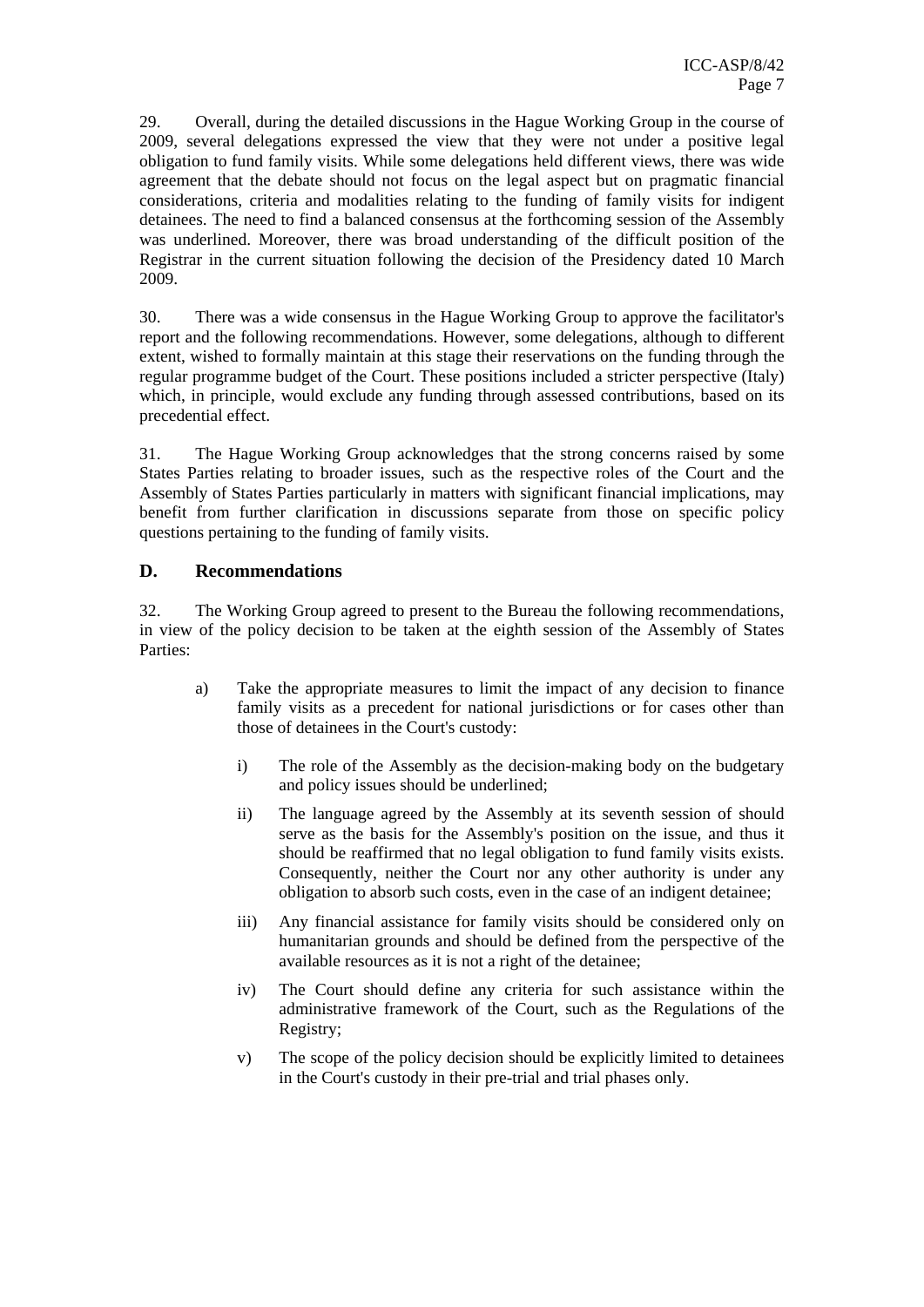b) Require that strict criteria for indigence, specific to funding family visits be defined in the Regulations of the Registry:

Such criteria should be:

- i) Transparent;
- ii) Apply reference figures that are as individualized as possible;
- iii) Take into account also the relevant income of the family members;
- iv) Include an option to determine partial indigence for family visit purposes;
- v) Address issues of hidden assets, financial investigation thereinto and recovery of assistance paid.
- c) Define the criteria for eligibility of the family members for purposes of financial assistance:
	- i) The eligibility of a family member to receive financial assistance should be determined according to the existing human rights standards and case law of the established human rights bodies.
	- ii) Being eligible for financial assistance does not imply that such assistance is automatically granted.
- d) No minimum frequency of visits should be pre-established:
	- i) There should be no pre-established minimum frequency of funded visits per year. Any request for financial assistance should be evaluated on a case-by-case basis, following the criteria set and within the margin of available resources. The Registrar is best positioned to apply this balancing test, also in light of the separation time from the family or particularly difficult periods of detention, while paying attention to the equal treatment of detainees.
	- ii) In general, if, following the due procedure, financial assistance is granted, within the scope of available resources the Registrar should seek to enable prolonged stays in order to maximize the ratio of travel costs to the time spent with the detainee. The Registrar should seek agreement with the host State in this regard.
- e) Focus attention on the range of other communication means to maintain family contacts:

The Court should explore fully the range of other communication means available, such as telephone, videoconferencing or internet video link typically used in other international and national detention facilities or by humanitarian organizations such as the International Committee of the Red Cross, in order to ensure a more regular contact than can be provide by assisted family visits for the maintenance of family ties. The Court should report to the Assembly on the findings of such survey, with recommendations.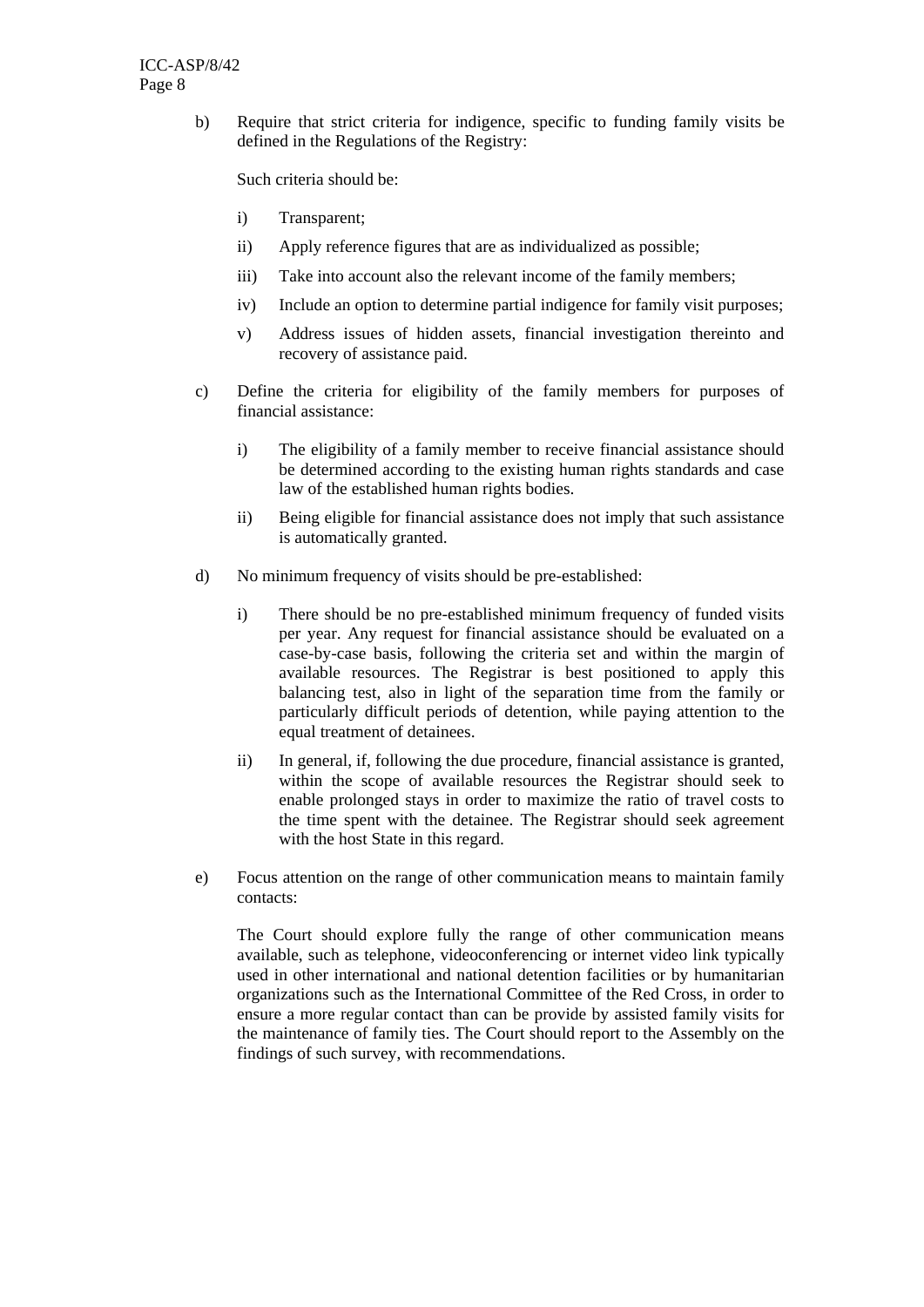- f) Provide a predictable financing model that shows implications for the Court's overall finances and explore all possible options for financing family visits through alternative mechanisms
	- i) In order to ensure predictable financial practices, the available resources together with the estimated need should guide any allocation of funds for this purpose. The allocated funds should be reasonable in proportion to the overall budget of the Court, other competing priorities and the benefits that such funds seek to create. This allocation is purely at the States Parties' discretion and is to be determined annually by the Assembly in the context of the approval of the programme budget. The Registrar should use her discretion so as to distribute the available funds as effectively as possible.
	- ii) Experience of the use of funds from previous years should give guidance for the allocation of funds for the future year. The Court should regularly report on the use of funds for family visits.
	- iii) Financial assistance to family visits, following the due procedure set according to the above recommendations, should be allocated in the general operating expenses budget line of the Detention Section of the Registry, where other items relating to the well-being of the detainees are addressed. This practice and report from the Court including the breakdown of the measures taken within would ensure that the Assembly is in a position to evaluate all the administrative measures taken to ensure the well-being of the detainees in the Court's custody.
	- iv) The Court should explore, as a matter of priority, alternative funding options other than the programme budget, including but not limited to the feasibility of establishment of a voluntary trust fund.]

33. In conclusion, the Working Group suggests that on the issue of family visits to indigent detainees, for the sake of transparency and ease of reference a stand-alone resolution be adopted by the Assembly of States Parties at its eighth session. Although not all delegations could support at this stage the system of funding through the regular budget, The Hague Working Group recommended that the following draft resolution could serve as a useful basis for the Assembly's considerations. In addition, the Working Group proposes that the above recommendations form an integral part of the resolution and be annexed thereto, should the Assembly so agree.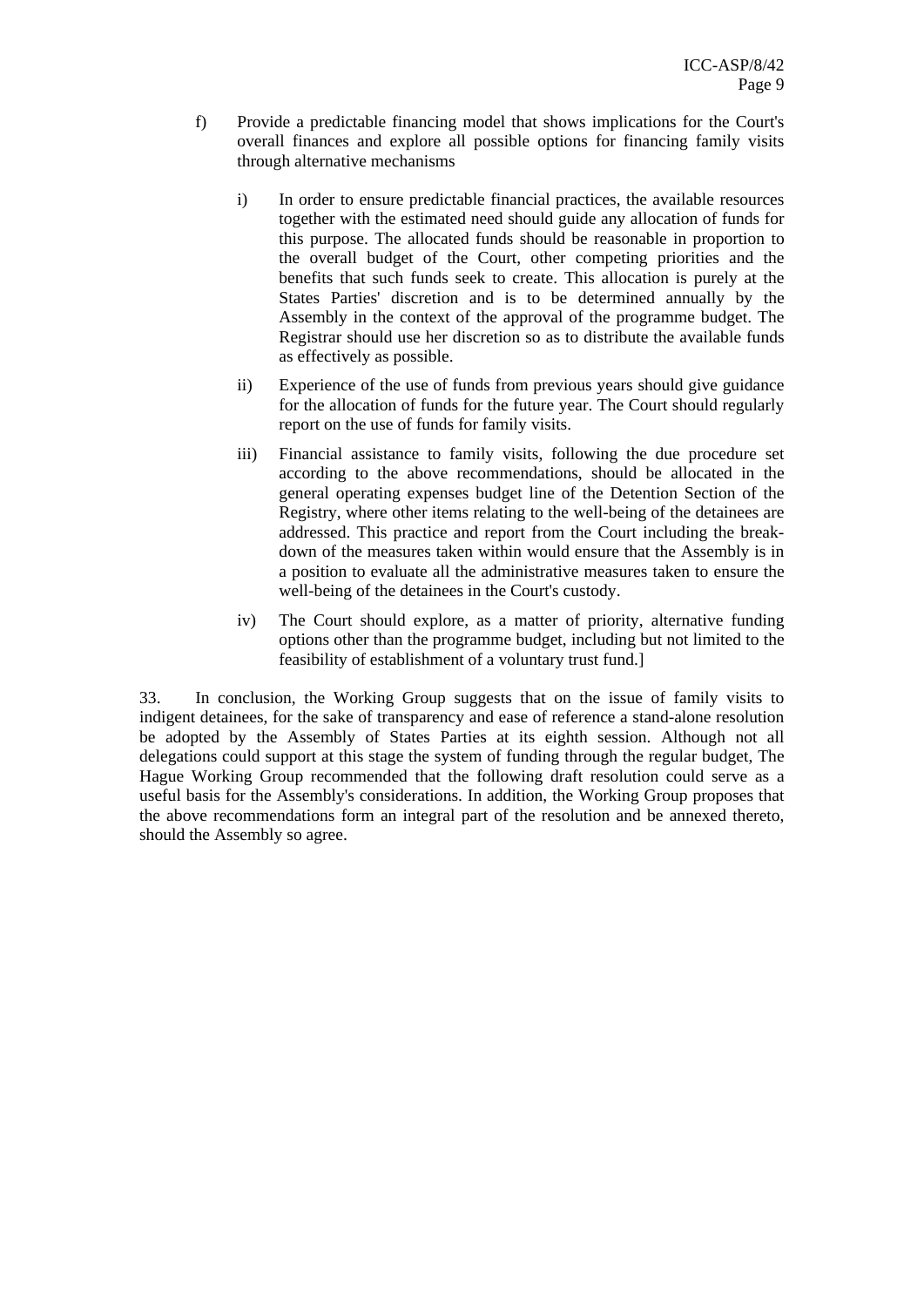## **Annex I**

## **Draft resolution on Family visits for indigent detainees**

#### *The Assembly of States Parties,*

*Recalling* that, at its seventh session, the Assembly had noted that further discussions were necessary in order to facilitate a policy decision on the issue of financial assistance for family visits to indigent detainees, including, but not limited to, consideration of the substantial and long-term financial implications of this question,<sup>1</sup>

*Further recalling that the Assembly had also recognized that detained persons are* entitled to receive visits and that specific attention should be given to visits by family members,<sup>2</sup> while, according to existing law and standards, the right to family visits does not comprise a co-relative legal right to have such visits paid for by the detaining authority.<sup>3</sup>

*Welcoming* the dialogue between the Court and States Parties on the issue of family visits,

*Noting* the views of the Committee on Budget and Finance on the issue,<sup>4</sup> and the report of the Court on family visits to indigent detainees,<sup>5</sup>

*Noting* the decision of the Presidency of 10 March 2009 on "Mr. Mathieu Ngudjolo's Complaint under Regulation 221(1) of the Regulations of the Registry against the Registrar's Decision of 18 November 2008" in relation to the funding of family visits to an indigent detainee,

*Stressing* the management oversight role of the Assembly as enshrined in article 112. paragraph (2)(b), of the Rome Statute, together with its decision-making role in respect of the Court's budget enshrined in article 112, paragraph (2)(d) of the Rome Statute,

*Mindful* of the overall responsibility of the Registrar to manage the detention center and to ensure that the detainees are treated with humanity $6$  in the course of the detention in different phases of the trial arising from the *sui generis* nature of the Court;

 <sup>1</sup> *Official Records of the Assembly of States Parties to the Rome Statute of the International Criminal Court, Seventh session, The Hague, 14-22 November 2008* (International Criminal Court publication, ICC-ASP/7/20), vol. I. part III, resolution ICC-ASP/7/Res.3, para. 18, and part II, E, 1b), which set out the following caveats:

a) The funding of family visits by the Court in 2009 should be implemented solely in accordance with the priority needs of the current indigent detainees; and

b) The decision to fund family visits in 2009 has been taken on an exceptional basis and does not in anyway create or maintain a status quo; nor establish any legal precedent in respect of those States that have already or will enter into sentence enforcement agreements with the Court; nor does it create any legal precedent in respect of current or future detainees at a national or international level; nor does the Assembly's decision prejudice or prejudge in any way the future outcome of discussions on the issue of funding family visits for indigent detainees. 2

 $<sup>2</sup>$  Ibid., part III, resolution ICC-ASP/7/Res.3, para. 17.</sup>

 $3$  Ibid., paras. 17 and 18.

<sup>4</sup> Report of the Committee on Budget and Finance on the work of its twelfth session (ICC-ASP/8/5), para. 86 – 97, and thirteenth session (ICC-ASP/8/15), para. 127. 5 ICC-ASP/7/24.

 $6$  Regulations 90 and 91 of the regulations of the Court.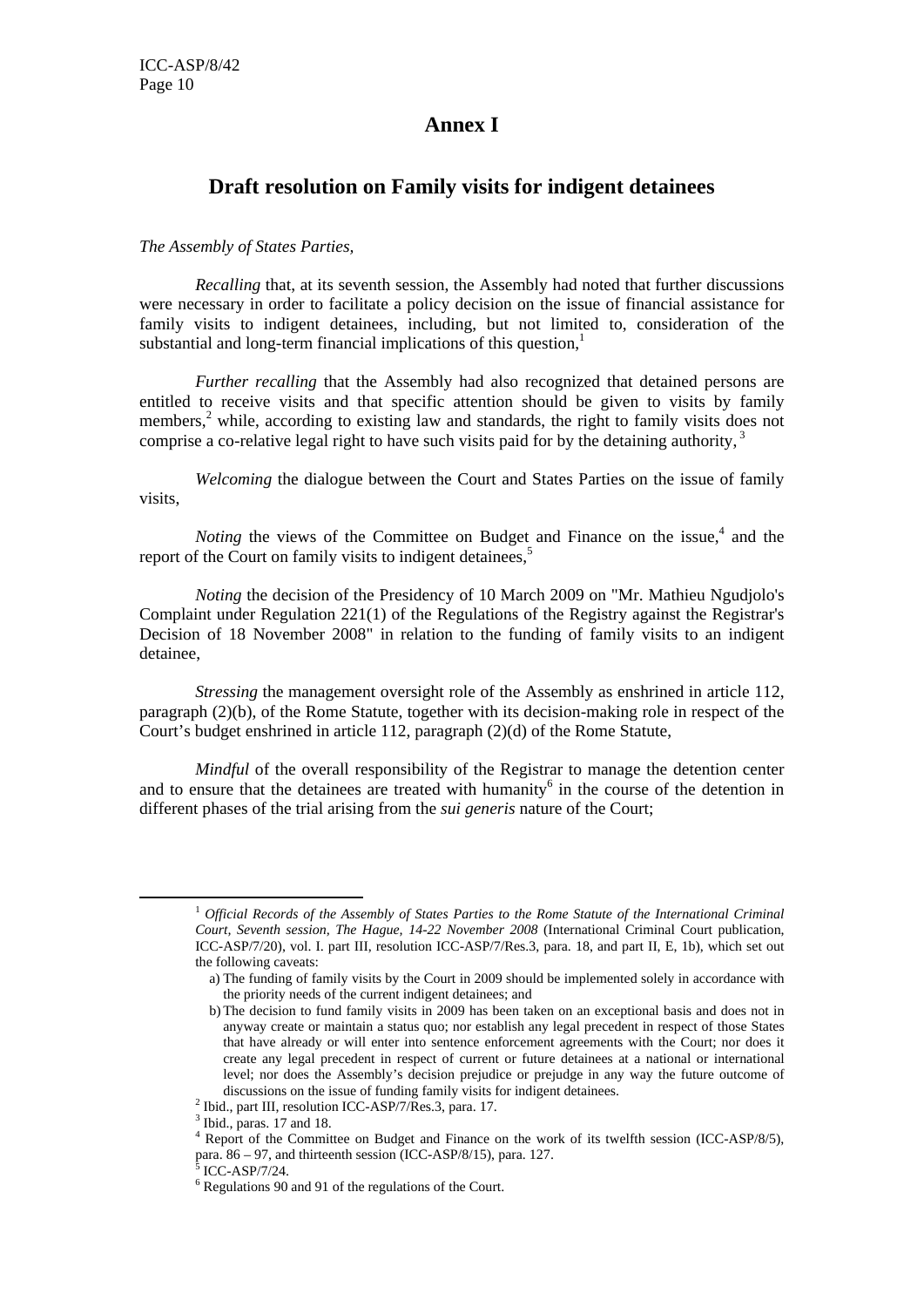1. *Takes note* of the report of the Bureau on family visits for indigent detainees and [*endorses*] the recommendations contained therein;<sup>7</sup>

2*. Reaffirms* that according to existing law and standards, the right to family visits does not comprise a co-relative legal right to have such visits paid for by the detaining authority or any other authority;

3. *Invites* the Court to continue to address the well-being of the detainees under its custody, paying particular attention to the maintenance of family contacts. In this light and in the particular circumstances of each detainee, alternative measures to family visits should be fully explored by the Court in order to ensure the maintenance of contacts;

4. *Decides* that in the case of an indigent detainee, while no legal obligation for the Court exists to fund family visits, for purely humanitarian grounds and following the application of clear criteria determining:

- full or partial indigence as determined by the procedure established by the Court to ascertain the status of indigence,
- family relation to the detainee,
- equal treatment of the detainees;

[the Court may partly or fully subsidize family visits for indigent detainees up to an amount to be determined annually by the Assembly in the context of the approval of the programme budget;]

5. *Underlines* that such assistance is applicable exclusively in the case of an indigent detainee in the Court's custody and is not applicable in any other circumstance, such as but not limited to the case of a detainee under temporary release in a third country, a convicted person serving sentence of imprisonment in the host State pending the designation of a State of enforcement by the Court and until its implementation, or a convicted person serving sentence in a third country;

6. *Requests* the Court to review the relevant parts of the Regulations of the Registry in light of this resolution and annexed recommendations and *invites* the Registrar to continue the dialogue with States Parties;

7. *Acknowledges* that various mechanisms could usefully be taken in order to fund family visits and, in that regard, as a matter of priority, *invites* the Court to explore, inter alia, the feasibility of establishing a voluntary trust fund;

8. *Requests* the Court to report to the Assembly on the measures undertaken pursuant to this resolution and their financial implications;

9. *Requests* the Bureau to remain seized of the matter.

#### **Annex**

[insert the recommendations]

 <sup>7</sup>  $^7$  Annexed to this resolution (ICC-ASP/8/42).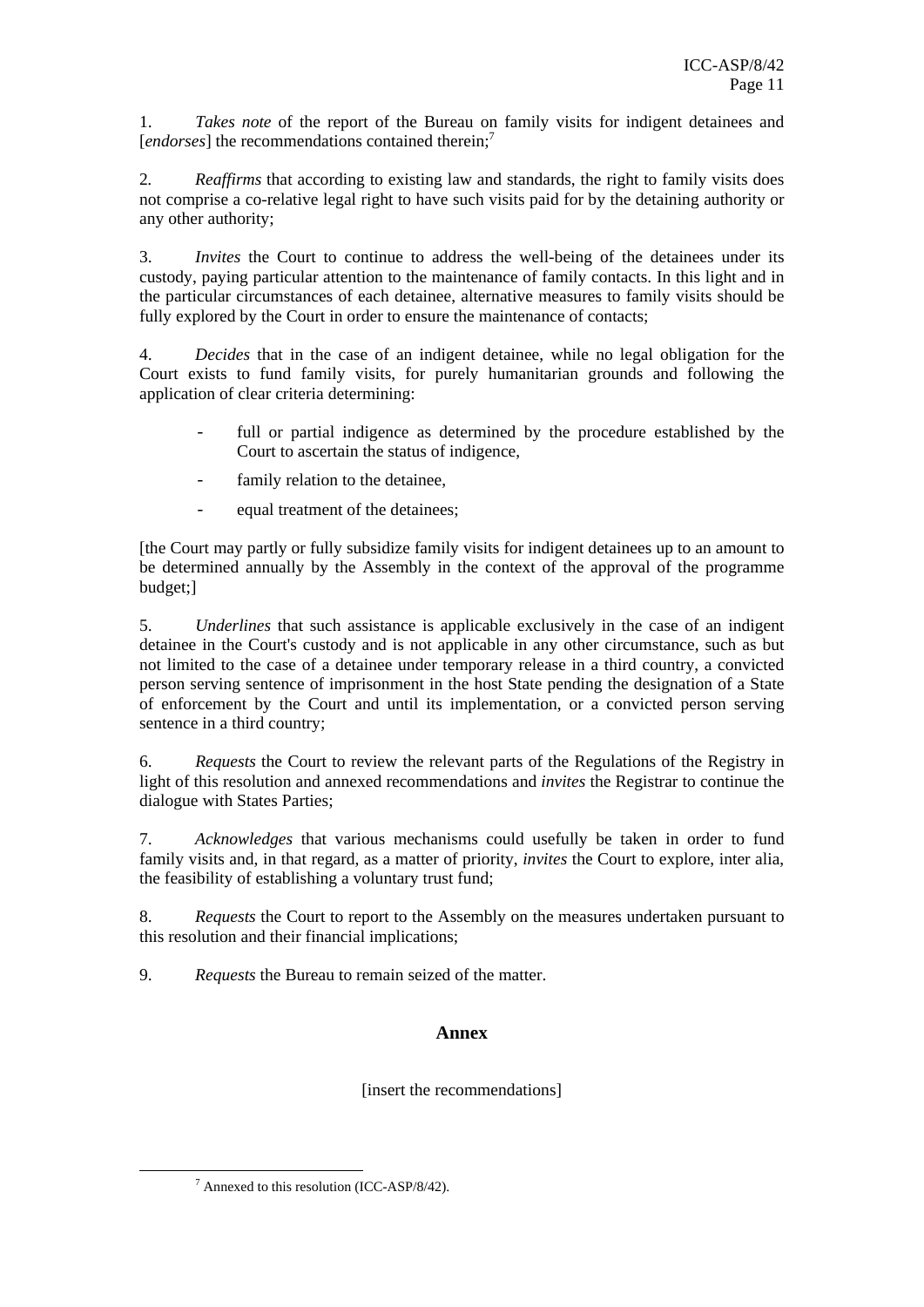## **Annex II**

# **Summary of remarks by Professor Piet Hein van Kempen, Professor of Criminal Law and Criminal Procedure as well as Human Rights Law, Faculty of Law of the Radboud University Nijmegen, at The Hague Working Group's eighth meeting of 27 May 2009**

1. The Decision of the Presidency of 10 March was based on regulation  $179<sup>1</sup>$  of the Regulations of the Registry, which was similar to rule  $79<sup>2</sup>$  of the Standard Minimum Rules for the Treatment of Prisoners. While the latter had never been interpreted as conferring an obligation on the detaining authority to fund family visits, the Court had interpreted regulation 179 in this vein.

2. While human rights bodies acknowledged that the distance between the detainee and his family was problematic to family life, they had addressed this situation differently from the Court by, for example, demanding measures that included providing for extended visits, ensuring imprisonment as close as possible to the family, remanding the prisoner to his home country to await trial in another State and permitting extra telephone calls and extra correspondence, both funded by the detaining State.

3. The Decision diverged from international human rights law also in that it granted a lesser degree of latitude to the Registrar to decide whether these visits should be funded than International Human Rights Law offers to States. The European Court of Human Rights applies a fair balance that has to be struck between the interest of the individual and the interests of the authorities and community, while, in its Decision based on human rights principles, the Court had applied a narrower test and had considered only the budget available to the Registrar. In addition to the fair balance test, the European Court of Human Rights (ECHR) also grants a wide margin of appreciation to States, an element that was also not recognized by the Decision.

4. The Court had held that the human right to family life entailed a positive obligation to fund family visits of an indigent pre-trial detainee. This right therefore could be described as a positive human rights obligation for the Court. As regards the precedent value of the Decision, it was binding in this particular case, and the precedent would limit itself to the Court in general, but had no binding effect *per se* beyond the Court.

5. It might be possible, however, that the Decision could eventually come to be viewed as a source of international human rights law and acquire precedent value, given the practice of international human rights bodies to refer in their jurisprudence to the human rights decisions of other such bodies. In such a case, the precedent thus created would apply to detainees in international as well as national jurisdictions. However, the human rights framework would then also apply, along with the requirements for a fair balance and a greater margin of appreciation for the Registrar.

 $\frac{1}{1}$ <sup>1</sup> Regulation 179 of the Regulations of the Registry provides in paragraph 1 as follows: "All visitors, other than counsel, diplomatic or consular representatives, representatives of the independent inspecting authority, or officers of the Court, shall first apply to the Registrar for permission to visit a detained person. The Registrar shall give specific attention to visits by family of the detained persons with a view to maintaining such links."

<sup>&</sup>lt;sup>2</sup> Rule 79 provides as follows: "Special attention shall be paid to the maintenance and improvement of such relations between a prisoner and his family as are desirable in the best interests of both."